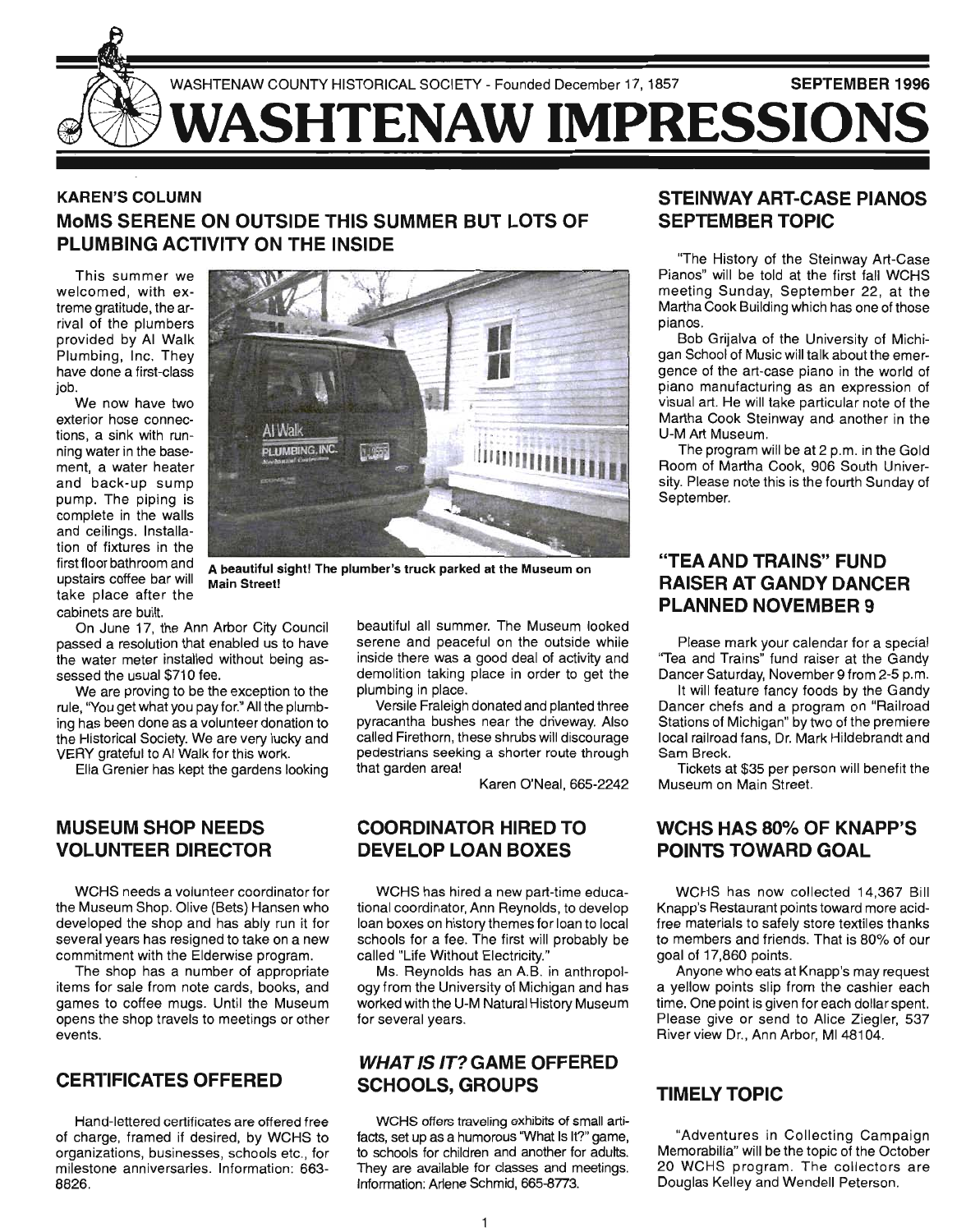# JOHN ALLEN **PERSONAL MISFORTUNES LED TO FOUNDING OF ANN ARBOR**

The Washtenaw County Historical Society celebrated the 200th birthday of Ann Arbor founder John Allen at its annual meeting May 15 and also recognized the birth that same year of 1796 of John Dix, founder of Dixboro where the annual meeting was held.

Both founders were honored on the decorated birthday cake served following a talk by Professor Russell Bidlack, the local authority on Ann Arbor's founders.

"In 1796, George Washington was still president. He would make his farewell address September 18, 1796. I think it is re-read every year in Congress on that date. George III was still king of England. He had not gone mad yet.

"Napoleon Bonaparte married Josephine and began the conquest of Europe. Dr. Edward Jenner in England discovered or invented vaccination for small pox which certainly makes a difference in world history.

"Lithography was invented the next year, the ancestor of offset printing. The iron plow was about to be invented and on May 17,1796 a baby was born in Augusta County, Virginia, named John Allen.

"John Allen lived until 1851 . He died at age 54 in San Francisco.

"He was of Scotch-Irish ancestry. His family had been staunch Presbyterians for many years. His was the fourth generation of Aliens in Augusta County.

"The Aliens were rather extensive land owners, not in comparison to Thomas Jefferson or George Washington, of course, but they had the same pride of ownership and family that the most aristocratic families of Virginia did.

"John's father, James Allen, was a colonel of the local militia. He was always called Colonel Allen. He was an elder of the Old Stone Church, the oldest Presbyterian Church in Virginia.

"Certainly, as the oldest son in this family, John could expect to inherit, under the law of primogeniture, the basic land that the family owned, 500 acres going back to 1740.

"His father had bought a lot of additional land and in 1810 his father had built a house on the Broad River, the home plantation that is still considered a stately home of Virginia.

"We have only one description of John Allen from 1828 by the Rev. Lorenzo Davis, a man whose name is frequently found in Ann Arbor history.

"John Allen was physically a grand specimen of a man. He was over six feet tall and was well proportioned. He was well-educated, not a classical scholar but a good English scholar and very apt in acquiring the elements of science," the Rev. Davis said.

"I suppose he reached what would have been called the common school education of his day," Professor Bidlack continued.

"Under family tradition it was assumed he would inherit the family land, that he would marry advantageously-that meant marry someone who was also an heir to add to the



Recent drawing of boyhood home of Ann Arbor co-founder John Allen near Staunton, Virginia.

property-and it was assumed that after that he would lead the quiet life of a Virginia gentleman farmer.

"An inbom restlessness, I believe, and a personal tragedy along with some very unfortunate investments by his father dictated a very different career for John Allen.

"When he was 19, a little young for a man to marry although girls often married at 16, he was married to a distant cousin named Mary Crawford. There was great inbreeding of families in this area of Scotch-Irish. They all seemed to be cousins of one degree or an-<br>other.

"This was an advantageous marriage because Mary Crawford was the only child of deceased parents and among her assets was title to 1,600 acres of Kentucky land. As you well know, in those days the man immediately became the manager, the owner of any property brought to him by marriage.

"His father was so pleased with the marriage that he gave him a farm he had purchased containing 397 acres for which he paid \$10,000. He also gave him \$2,000 worth of slaves. Few young men of John Allen's time in the south started with a more promising fu-

"Four years after his marriage, in 1819, his wife, Mary Crawford, died at age 21. She left two children, James C. Allen, 4, and Elizabeth, a few months.

"I found Mary's grave in the Old Stone Church cemetery. It was a large slab with a lengthy engraving. I suppose John Allen wrote it. The first two lines read 'Farewell dear partner of my heart, so early called from earth away.'

"Shortly after Mary's

came to a head, primarily financial ones involving his father. Though a great many records survive and I have copies of a good many from Augusta County, I cannot give you a detailed record of how James Allen became so embarrassed financially.

"From things we hear about him I think he was a most kind, trusting man, but I think rather disorganized and I suspect, did not manage money very well. In any case it was discovered by this time that he was greatly in debt.

"John Allen, along with his younger brother, in an attempt to be of assistance, mortgaged their own land. John mortgaged the farm his father had given him and took on \$17,000 in these debts. That was a lot of money then. In the end John became responsible for \$40,000 in debt.

"On June 7,1821, JohnAlien married a second time. He married a youthful widow just slightly younger than himself, named Ann Isabella Barry McCue.

"It's interesting that until her father died when she was three years old her name had always been Agnes. But on his death bed her father requested that she be named after her own mother, Ann Isabella Smith.

"I've often pondered the way our town was named. It would really be interesting if it were named Agnes Arbor.

"I think there were probably no two people married in those days more different from one another than John and Ann. Ann had had a very careful upbringing though her mother died when she was nine days old and her father died before she was three. She was well taken care of by wealthy relatives.

"She was sent to Ireland to her grandmother when she was just under four. The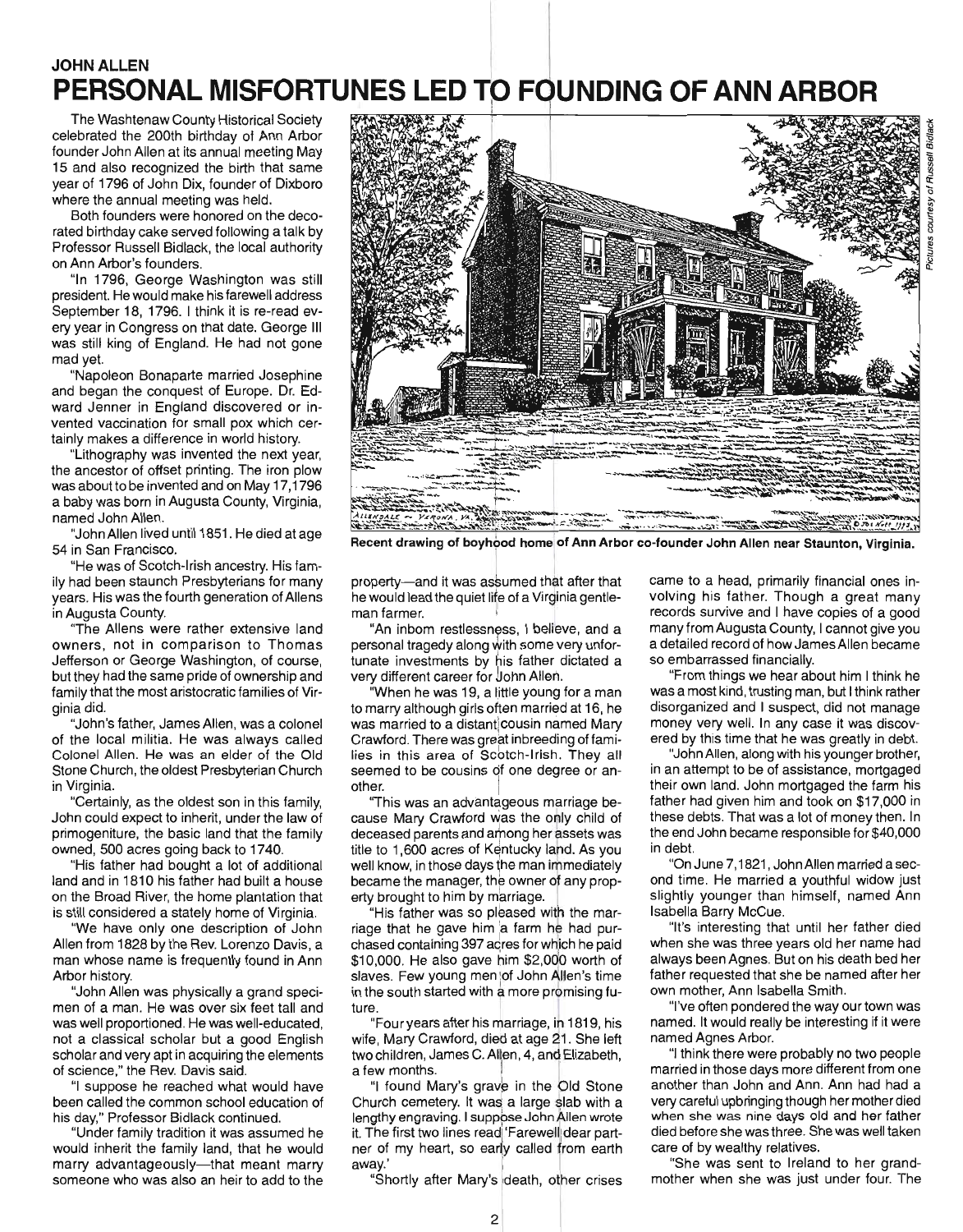grandmother came to this country in 1806, bringing Ann with her, to make a home for another son who had lost his wife.

"Because of her well-to-do father, Ann had inherited a good deal of money that was carefully invested for her by a rich cousin in Baltimore and consequently the relatives had plenty of money to dip into to see that she was well-educated. She was remarkably welleducated for a girl of that period including a finishing school in Baltimore from about 1810-12.

"John Allen, of course, was a slave owner. Ann Allen never could see the evil of slavery and was happy to return one day from the wilds of Arm Arbor back to being taken care of by slaves.

"John Allen largely revolted against that institution in the South. We have a delightful letter he wrote to an aunt in Ohio. I hope he was being honest though he was writing to an abolitionist.

"He wrote in 1825, 'Oh, how great a curse are we delivered from, the faults of which at all times constrain me to bless and praise the Disposer of all events for his thus delivering us by a strong hand from the land of oppression and tyranny and placing us in a land of liberty and peace for the sweat, the groans. the blood of the afflicted sons and daughters of Africa shall never rise in judgment to condemn us.'

"In 1823 on May 10 the only child of John Allen and Ann Isabella was born. It was the same year Ann's grandmother died and the child was named Sarah Ann Allen for Ann's grandmother.

"Picture John Allen at the time of Sarah's birth, a young man 28 years old, full of ambition, anxious to make a name in the world, a wife to support who had been accustomed to a rather high standard of living, five children to support if he included her two sons by her first husband for whom her brother-in-law had become guardian and he was encumbered by those overwhelming debts. He felt trapped.

"Among the estate papers and court records is an interesting letter John wrote to his father in the summer of 1823. You might wonder why John was writing to his fatherthey only lived a few miles apart.

"But miles were long in those days and even notes back and forth substituted for conversations.

"He wrote, 'Consider my circumstances at present with what they were when I undertook to pay the debts. Not that I repent what I have done for I feel constrained having done the best of my abilities, encouraged by the reflection that I have taken from your shoulders a burden I always considered too heavy for you. How does the case stand now, those shoulders having become rested?'

"He meant he was returning the debt to his father.

"There was immediate foreclosure on everything. Old Colonel Allen and his wife, Elizabeth, were told to vacate their luxurious home by October 1,1824.

"Sometime during the late summer or early autumn of 1823, John Allen left Augusta



Photo of portrait of John Allen done in charcoal by an unidentified artist in New York City, probably in 1836, owned by an Allen descendant.

County never to return. The tax collector that year explained his departure with one wordopposite his name he wrote 'absconded.' Many people thought John Allen still had the debts that he had taken over from his father.

''There remains some mystery over just what Allen did. A cousin who claimed to remember quite clearly said John Allen bought up a lot of cattle on credit to take to Baltimore to market. Another version is that the farmers trusted their cattle to Allen to take to market.

"It seems amazing that cattle would be taken some 200 miles away. They refer to it as carrying them. In the army of the South when somebody said he carried something it didn't mean literally. It meant he took them.

"I suppose he drove them with, perhaps, someone helping him. Anyway he took these cattle to Baltimore. Everyone, including his own family, expected him to retum.

''The cousin said the parents spread the word that they feared he had been assassinated. Others thought that must have happened as well.

"But eventually they heard he had gone to Buffalo, New York, to look into the feasibility of buying government land using the cattle money.

"He explained this to his aunt saying he only took the pence from these cattle in order to someday repay the pounds that he owed back in Virginia. He had the idea of starting to play the dangerous game of land speculation.

"He, of course, left behind his wife and baby daughter. At that point Ann had been taken to the home of her former brother-in-law where she was united with her two sons by her first husband because he had become their guardian.

"In one of his letters to his aunt, John admitted he had left his family to suffer persecution unheard of but that he hoped by doing this and investing the money he would be able to pay the debts.

"I might note here that Allen was very good about saving all his business correspondence. All of that was once borrowed by a man named Burton of the Burton Abstract Company whose hobby was collecting material about Detroit and Northwest history.

"He never returned the material and it is now in the Detroit Public Library's Burton Historical Collection. The letters that Allen received are a gold mine of information. Unfortunately he did not keep copies of his own letters.

"In Buffalo we know that he talked to various people about his plan of buying cheap government land then selling for \$1 .25 an acre. He had something less than \$1,000 from his cattle money.

'We know from two letters he saved from two merchants in Buffalo he was talking about founding a town. One was addressed to Allen at 'Allensville, Detroit, Michigan,' the other to Allen at 'Annapolis, Detroit, Michigan.' Obviously he was toying with those two names.

''The first historian in Ann Arbor, Mary Clark, wrote in 1852 that she had known Ann Allen. She said Ann Allen said he always intended to call it Annapolis, the 'Ann' part honoring her. She wasn't sure how it changed into Ann Arbor except she preferred it.

"Allen was advised that Detroit would be a good place to look for western land and he decided to go there although he had really had the Toledo, Ohio, area in mind.

Allen came to Detroit by way of Canada with a French guide. In talking to people in one of four taverns in Detroit he met a man who was also toying with the idea of buying government land and starting a town.

"His name was Rumsey. He was ten years older than Allen. He had a lot more to be running away from at this point than did Allen.

"He had just left jail in Albany. He had absconded with money he borrowed to buy cattle in Connecticut and he planned to pay back.

"He was found in Michigan in 1823, taken back to Albany, faced his creditors and jailed for a while. He borrowed money from his own father in Vermont and set out again for Detroit. He was coming with a wife to whom he had not been married.

"Rumsey had been left a widower with five children. Mary Ann Rumsey was a very attractive young woman born in 1800, considerably younger man Rumsey. Although some Rumsey people talk about a marriage record, I've never found it.

''There are enough circumstantial remarks I have found to convince me that the problem was that Mary Ann was a 'grass widow.' That can be interpreted various ways, one being a woman who has been abandoned by her husband.

"Anyway, Allen and Rumsey met. They both wanted to find a new home. They both had the idea of starting a town with cheap government land, then selling lots at a great profit. They decided to pool their resources.

"They called on Governor Cass, the appointed governor of Michigan Territory.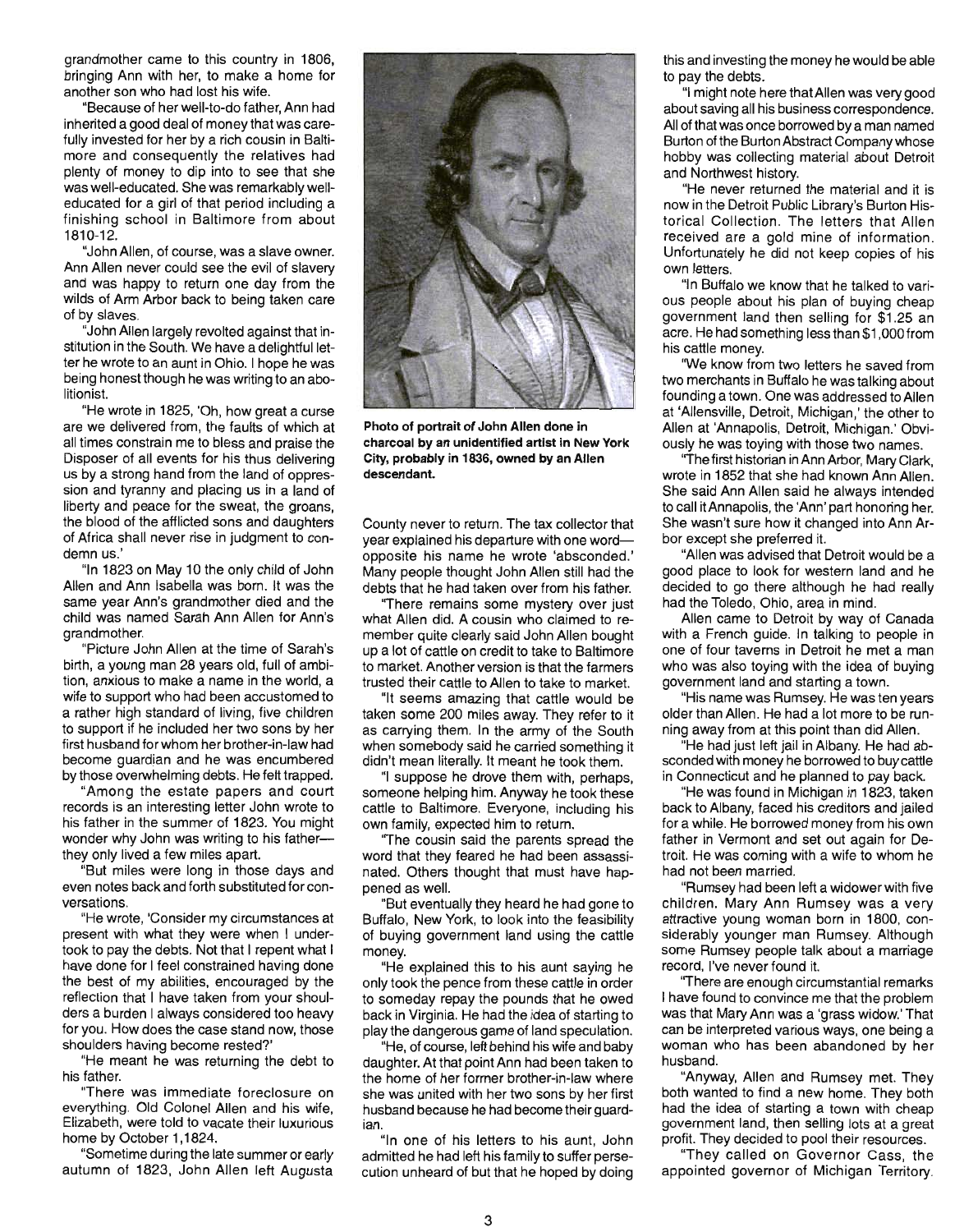Detroit at that time had a population of just over 13,000.

"I am convinced, though I cannot prove it, that Governor Cass told them about a spot he had observed a couple years earlier along the Huron River.

"We know he had taken a trip on the old Sauk Indian trail, now U.S., Highway 12 more or less, so I suspect that when Elisha Rumsey and John Allen set out the first day of February 1824 they knew where they were headed. They found their spot very soon and, on February 12, they were back in Detroit.

"Allen purchased 480 acres at \$1 .25 an acre, Rumsey, 160 acres. Allen paid \$600, Rumsey, \$200. It was all in Section 29 of what became Ann Arbor Township.

"On February 14, probably on the urging of Allen and Rumsey, Governor Cass appointed several commissioners to explore the new county of Washtenaw with a view to establishing a county seat. The county had been mapped but not organized.

"Another man already in Washtenaw County named Woodruff was very hopeful that his spot would someday be chosen as county seat. He was at a small settlement in what is now Ypsilanti.

''The commissioners went back to Detroit and reported they had found the ideal spot, the piece of land Allen and Rumsey had bought. They were always referred to as Allen and Rumsey because Allen was the leader.

"Ann Arbor's becoming the county seat assured Allen and Rumsey's success. It was a very fortunate decision. I've often wondered if something might have passed over the table but I think Governor Cass was an honest man so probably not.

"After buying their land and laying out their town to their liking, Allen and Rumsey were back in Detroit on May 25,1824. On that date I found the first record with the name Annarbour. It was written by a surveyor in Detroit to whom Allen had taken a crude sketch of what he planned.

"Two days later Gov. Cass issued his formal pronouncement making Ann Arbour county seat of Washtenaw County. There is a separation of Ann Arbour but still spelled 'our,' the normal spelling of arbor at that time. Noah Webster's modernization of it had not taken on yet.

"In any case they immediately started building. Some neighbors from Woodruff's Grove came to help. This kind of cooperation was typical in those days.

"We have a delightful letter from John Geddes, another name that's remembered in Ann Arbor, written in the summer of 1824.

"He said, 'We arrived in Ann Arbor before night. Ann Arbor then had one house, a sort of frame 1 1/2 story with no rafters and no roof on it. There was an additional walled block house and a tent north of the house. John Allen was putting up in the tent.

"Elisha Rumsey and his wife occupied the house and entertained persons coming viewing land as prospective farmers. These beginnings were on Huron Street by the creek eventually called Allen's Creek.



**Russell Bidlack** 

"Ezra Maynard also visited Ann Arbor in 1824. On June 5,1824 he wrote to his son in New York.

"He said the county seat was begun on March last by Messrs. Allen and Rumsey. Now there are about 100 lots taken, some houses commenced, mechanics of almost all kinds on the spot. Four hundred village lots were already staked out and many of them sold or given to mechanics.

''That was a trick of people establishing towns in the west-they would give away lots to persons with the kinds of professions or trades that would be desirable.

''The letter writers said mechanics were building frame houses. Two sawmills are commenced and a grist mill is to commence soon.

''There has been a great debate through the years, particularly in 1924 when the centennial of Ann Arbor was held as to how it<br>got its name.

"Somehow the romantic story had arisen that Mrs. Rumsey and Mrs. Allen had sat under a wild grape arbor knitting or sewing and people then called it Ann's Arbor.

"It is true Mrs. Rumsey had the middle name Ann. I have not found any document where she was called Ann. She was called Mary Ann but the presence of Ann in her name probably helped convince Rumsey that Allen was right to call it Ann Arbor.

'Where did 'Arbor' cdme from? Some 170 odd years ago, arbor was typically used, particularly in the South) to describe what we would call an orchard with trees spaced far apart, a shady but very pleasant area.

"A number of people visiting Ann Arbor at this early date called the 'oak openings' an arbor. The trees were far apart. Perhaps the ground had been burned over regularly by the ground had been burned over regularly by the<br>ndians, but, in any case, the great advantage was you could actually plow the land between these trees and enough sun would get in so you could raise a crop the first year which was most unusual for timbered areas of Michigan.

"Allen and Rumsey designated the east-

west dividing line between their property Huron, Allen's tract on the north, Rumsey's on the south. They had 'Huron' on an 1825 map. I'm sure each one named his own streets.

"Three streets on Allen's side running parallel to Huron were Ann, Catherine and North. Three on Rumsey's side were called Washington, Liberty and William.

"In the summer of 1824, John Allen writes his parents about coming to Michigan.

''The letter is often referred to by relatives but no one has ever found it. However, Jane Trimble, his father's sister from Ohio is back on a visit to Augusta County in August 1824.

"Her letter back to one of her sons, John Trimble, who became a govemor of Ohio, says her brother had been there the day before telling his parents what way to travel.

"Now this is August 29. On August 28 they set out with a covered wagon. In his letter Allen said Ann must come. The McCues were very concerned. They had serious doubts about John Allen. They had a long prayer meeting before they decided she should go.

"In any case, the Aliens set out. The parents, Col. Allen, now 53, his wife, 49, were considered old. Two Allen children by John's first wife, were now 8 and 5. There were also Ann and her 17-month old daughter, John's younger brother, James Turner Allen, known as Turner, not quite 20, and a school teacher, Orville Barnes, a New Englander who had been teaching school in Virginia.

''The group was on the road almost two months. John Allen directed them to go to the Ohio River, then through Ohio. John waited for them in Detroit and they arrived in Ann Arbor on October 16.

"Col. Allen built a boat transporting immigrants as far as what is now Rawsonville on the Huron River from Detroit. The Erie Canal opened in 1825 and immigrants poured in.

"In July 1828, Col. James Allen died. John's mother lived another 33 years. After Col. Allen died she went for a visit back to Virginia and stayed five years. She took Allen's two children by his first marriage with her.

''There's a rather pathetic letter from the son, James C. Allen, begging his father to let him come home at the end of five years.

"John Allen wasn't content with his original purchase. He kept buying more and more land. He was successful in selling lots, much of them on time. There was all sorts of credit in those days and the time came in the 1830s when he really became a very rich man, on paper at least.

"As John's prosperity increased, Ann lived increasingly comfortably. He built a new house in 1828. In letters of a later date she refers to having servants though there came a time when she had to do without them.

"In 1836 John Allen decided that his wealth in Michigan land, which amounted to thousands and thousands of acres, was sufficient that he should open an office on Wall Street in New York City to sell western land.

"He and Ann and their daughter went in style. We have marvelous letters from Ann and Sarah describing their journey, some by train, some by carriage drawn by four white horses,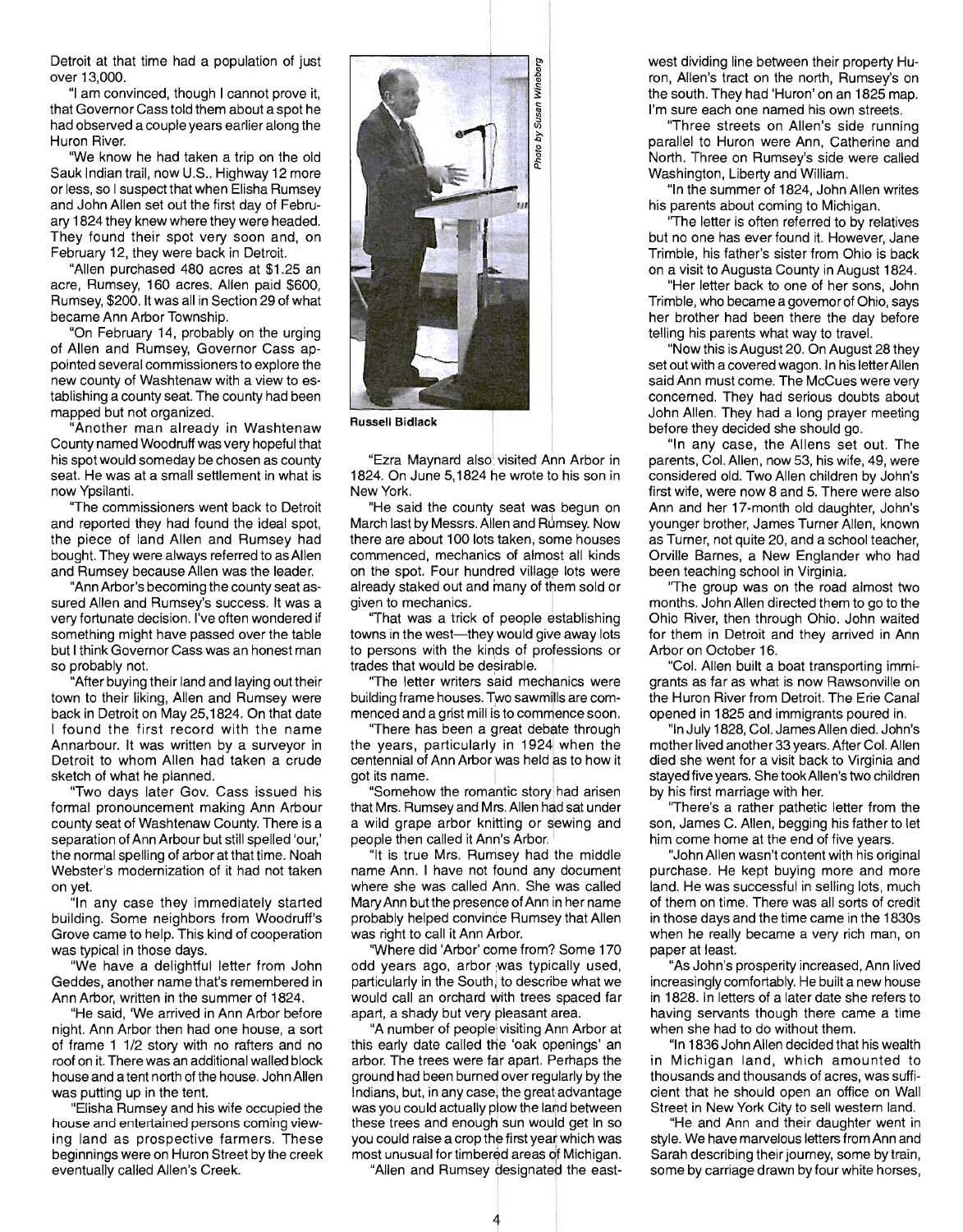driven by a groom.

'When he got there he bought a house for \$16,000, a massive amount of money in 1836. He hired a special tutor for his daughter, Sarah. Ann lived in some luxury and, for the first time, was able to visit her two sons back in Virginia.

"Ann Allen was always referred to in Ann Arbor as being melancholy. She had something to be melancholy about, having left those two sons in Virginia.

"Happily, as they grew older, she corresponded with them and one son, Tom, saved her letters. A great-granddaughter recently sent those letters to me and I placed them in Bentley Library.

''They are, of course, fascinating for the later period of Ann's life here in Michigan.

"However, when Ann was visiting her relatives in Virginia in early 1837, something happened to the economy and in the end John lost absolutely everything.

"He wrote to Gov. Woodbridge of Michigan in 1838 saying he could not raise \$10. Ann had to borrow money to return to New York and accompany him back to Michigan.

"Not only had he lost his own money, he had lost money from many other people and once again there were bitter creditors.

"In Ann's letters back to Thomas, a most unhappy woman is talking about how she is so very poor and no one to help and it is very lonely among her Yankee neighbors. She did not like Yankees.

"In 1844 when her son, Thomas, was now old enough, he came and got her and they went back to Virginia. She lived the rest of her life, until 1878, in Virginia.

"After Ann Allen returned to Virginia, John did all sorts of things trying to again become wealthy. He joined a church for the first time in his life, not Presbyterian but one founded by Emanuel Swedenborg, a most controversial church then and even today, I believe.

"John became very involved in the church, the anti-Masonic movement and in politics. He was elected to the Michigan State Senate and, in 1848, he actually considered running for Governor on the Democratic ticket.

"However, an event occurred in 1849 he could not resist responding to, the discovery of gold in California. He went in January 1850 so he just missed being a '4ger.

. "I'm sure the neighbors in Ann Arbor were not greatly surprised when John Allen, at age 53, started out for California. He was a venturesome man. Any time he thought he could make money he was interested.

"He went by way of the isthmus which was the fastest route but also the most expensive as opposed to going around by the cape or across land.

"He got there. He wrote wonderful letters to his old mother still living in Ann Arbor and they were published in the local paper. We know from the letters he hadn't any luck at all in finding gold but he concluded the possibilities for wealth were in supplying the needs of miners.

"He bought a 40 acre farm and began raising livestock, chickens and such along with grain. In the last letter we know about, he wrote that in two years we'll be rolling in money. In the same letter he mentioned he was not feeling very well.

"Shortly thereafter it was reported back in Ann Arbor that John Allen had died. He was buried at a spot now occupied by the San Francisco City Hall.

''The doctor's report on his death survives. We know he died of a complaint of the liver although you could never trust doctors' reports on death being exact in those days or even today.

"Allen's obituary appeared April 30,1851 in the Michigan Argus.

"It read: Died-in San Francisco, on the 11 th of March last, after a protracted and painful illness, Hon. John Allen, in the 56th (55th) year of his age. The deceased was the first proprietor of the land upon which our flourishing city is now built, and may therefore be regarded as the pioneer of our city, and one of the first settlers of the county. He was twice elected to a seat in the Senate of the state, and witnessed this beautiful Peninsula when only the home of the red man of the forest, and saw it teeming with the busy hum of civilization, and occupied by a population of nearly 400,000. Yet, after all, it was his lot to die among strangers. He was a man talented, and has left a numerous circle of friends to lament his loss."

#### **BE A FAN OF THE MUSEUM**

By the end of August, a novel fund raising solicitation was to be sent to museum donors featuring a hand fan.

The fan, handy on a hot late summer day, will be imprinted, "I'm a Fan of the Museum on Main Street" and have a sketch of the Museum house on the back.

Karen O'Neal and Pam Newhouse were the key planners of the fanathon.

#### **MoMS ON STATE REGISTER**

President Susan Wineberg reported at the annual meeting that our Museum on Main Street has been added to the State Register of Historic Places. It was put on the National Register in 1994.

## **AROUND THE COUNTY**

Salem Historical Society: Annual square dance, 7:30 p.m. Saturday, September 28, at Moore-Moon Barn, 518281 Eight Mile Road. Public welcome.

Saline Society: 7:30 p.m. third Wednesday at Depot Museum. September 18 program on barn preservation by Ted Micka. Museum also open Saturdays 10 a.m.-2 p.m.

Webster Society: Annual Fall Festival, Saturday, September 28 all day, 10 a.m.-7 p.m. featuring pig roast dinner, hay rides, petting zoo, country store, crafts, restored blacksmith shop and one-room school. It all takes place at the corner of Webster Church and Farrell Roads.

Ypsilanti Society: Museum, 220 N. Huron, open 2-4 p.m. Thursdays, Saturdays and Sundays . Archives open 9 a.m.-noon Monday-Friday.

## **FUND RAISING COMMITTEE AT WORK THIS SUMMER**

The WCHS Fund Raising Committee, chaired by Caroline Mohai, has been hard at work this summer on several projects:

- A fall fund raiser is planned November 9 at the Gandy Dancer.
- They parked cars at the Museum on Main Street during Art Fair.
- A special fanathon mailing was to be sent to donors in late August.
- They are seeking partial sponsorship of The Impressions by local businesses.
- They are working on a new brochure about the Society and Museum.

Committee members are Patricia Austin, Patricia Creal, Toni McCann, Pam Newhouse, Karen O'Neal, Mark St. John, Karen Simpson, Pauline Walters, and Susan Wineberg.



Milt Kemnitz, good friend of the Historical Society, has donated his original painting of Ann Arbor's sesquicentennial logo. Milt designed and painted it for the celebration in 1974. It was originally displayed in the city's **Sesquicentennial** Headquarters.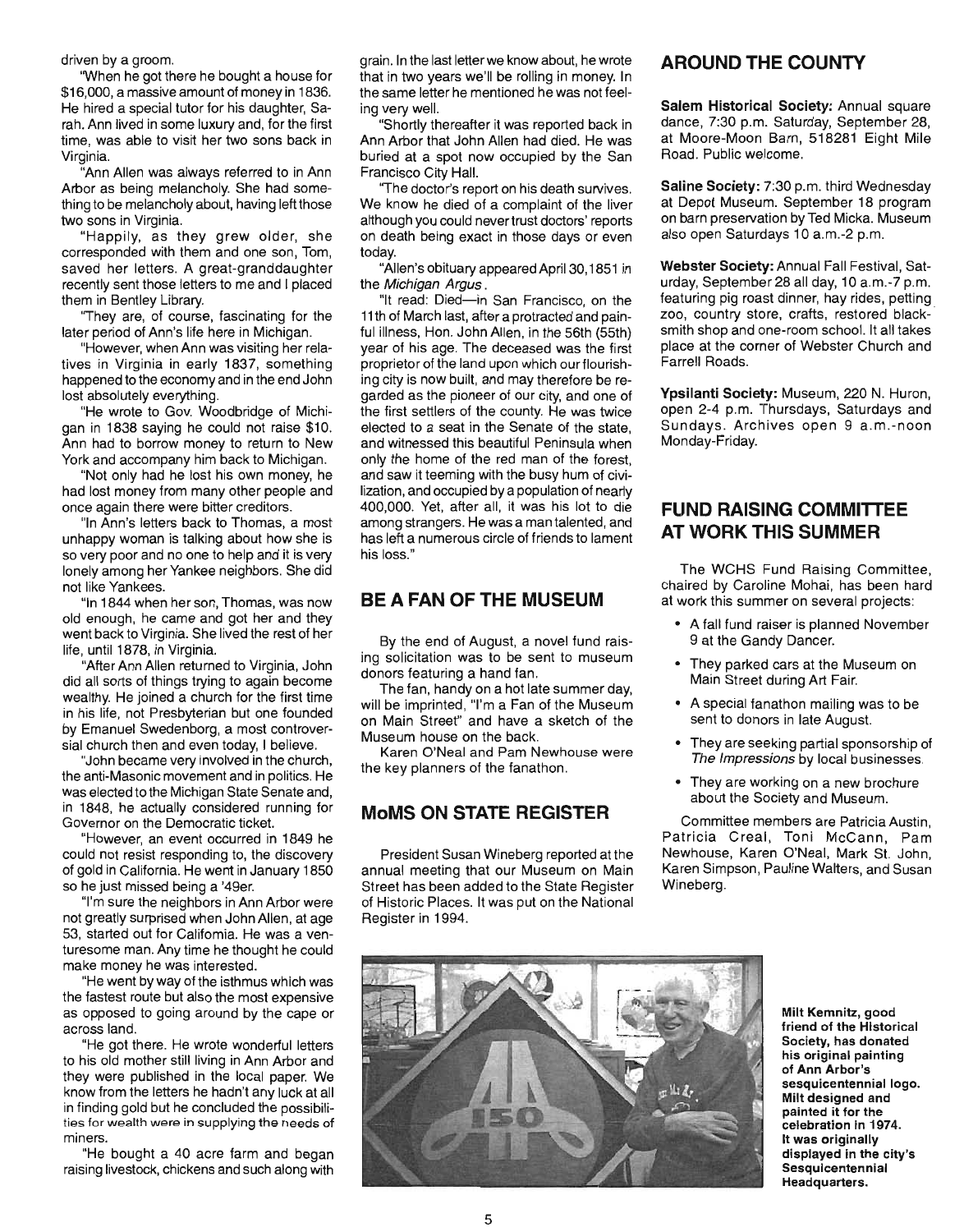# **BUS TOUR VISITS MAUMEE RIVER VALLEY-CORRIDOR OF HISTORY**

Thanks to spark plugs and concerned citizens the Toledo area gained its most popular Metropark 22 years ago, Wildwood Preserve.

The park contains 460 acres with a stream running through it, lots of hills, unusual for this generally flat part of the country, and the magnificent, restored Georgian-style house built in 1938 by the Stranahan family.

The park was the first stop on the annual WCHS bus tour. There our guide, Ted Ligibel, an Eastern Michigan University professor of historic preservation and an Ohio resident, historic preservation and an Ohio resident, ioined us for the morning.

''The park very likely would have become a posh subdivision like the one across the street had not citizens, [including our guide], worked ad not chizens, [mcludin]

to save it 22 years ago."<br>"Robert Stranahan and his brother, Frank, came from the East Coast and started Champion Spark Plug Company, still one of the largest producers of spark plugs. There is also a company called AC Spark Plug.

"Originally the Stranahan brothers and a guy named Albert Champion were together. They <sup>~</sup> amed Albert Gridmpion were together. They ad a big lalling out and parted but the<br>transhans kept the Champion name. Cham Stranahans kept the Champion name. Champion formed his own company which became AC Spark Plug.

''The Stranahans were feeding the auto industry and making tons of money. They both moved to big estates, one down on the river near Perrysburg, the other here. Robert ear Perrysburg, the other nere. Hobert<br>terms hand Sr., started building this in the Stranahan, Sr., started building this in the 1920s.

The house is a relatively authentic reproduction of 19th century Century and the The estate had a horse farm. They had their own estate had a horse farm. They had their own stables and a riding arena, since torn down, their own pool and a limousine garage.

"After both Mr. and Mrs. Stranahan died the property went up for sale. It was appraised at roperty went

''The Metropark system, established in the 1920s, went after a tax level to buy this place. 1920s, went after a tax levy to buy this place.<br>For about eight months we were in this intensive campaign to save the estate. The Wildwe campaign to save the

wood name came later.<br>"Lo and behold, by a fairly good margin, not huge, the citizens of the county voted to tax uge, the citizens of the county voted to tax ternseives.t<br>Louistic ''To get the money up front the Nature Con-

servancy temporarily bought the land. Then ervancy temporantly bought the land. Then money from the level and contained the part of By ITOM INE TEVY OVER 20 years.<br>These developed into the most popular of

nine Metroparks and on some days, particunine Metroparks and on some days, particularly holidays, it has to close because its full."

He walked the group back to the original driveway. ''The 'lime' group back to the original 1930s when the limp garage was built in the fully opened. Originally 1930s when the estate fully opened. Originally there were four car entries, now there are two.<br>The rest is now Metroparks Hall. It has an art rie rest is now ivien opans mail. It has an antiand y m.n. At Units and Surfle it has a gift shop and when there are events, it is open for re-<br>freshments." "My grandfather had an import store down-

town. Mrs. Stranger had an import store downtown. Mrs. Stranahan would call and say I need my Brie cheese. I would deliver it. It was a great thrill to see the estate. '''Unfill to see the estate.<br>The Stranghan family that survives wasn't

ine Strananan family that survives wasn't in favor of the park. They thought development best but they got their money and in the end didn't care. The son who just passed away had<br>an adjacent estate on Corey Road.



Battle of Fallen Timbers Monument. Figures are an Indian, General Wayne and a militiaman.

''This was originally, of course, all Indian territory, in historical times primarily Ottawa Indians. So there are a lot of things called Ottawa-Ottawa Hills, Ottawa River, Ottawa Overlook.

"Standard European farmsteaders followed. About a half mile away is an old farmstead from the mid-1800s still standing and another from the 1830s across the way.

"In the early part of the 20th century Toledo was a big industrial town. It was the third largest rail center in the U.S. It had all kinds of glass ran center in the O.O. It had all Nings ligiass Illianulactum by-Libby and Owens-II-There were a lot of auto parts manufactured.

''There was a huge industrial upsurge, beginning in the 1 BBOs. By 1910 or '20 some of the people who started these companies had so much money they don't know what to do with it.

"One of the great things they usually did UIT UI the great things they usually ulu las Du<br>nad"

#### **THE QUEEN'S SUBJECTS**

"Had it not been for the Battles of Fallen Timbers, Fort Meigs and Lake Erie, we'd all have been subjects of the Queen."

He called attention to a little undulation ahead and a mass of oak trees.

''That is part of the old glacial ecology. Here we call it the oak openings. You have a little of it up in your area. Underneath a lot of this land ap in your area. Onderneam a lot or mis land l<del>e</del> sal<br>lou"

Along the walkway were boards with a sunburst design that told the history of the estate.

''The house has a lot of details of early peric riouse rids a lot of details of early pe-<br>Local colonial homes. With the two story porch ou coloniar nomes. While the two story porch across the front it has sort of a southern feeling. The doorway is especially nice with a beautiful elliptical fan window above it. It is classical Georgian-style coming from the Adams Brothers and England.

"Except for Metropark offices in the servants quarters, the house is a house museum. A volunteer group has helped furnish it and give guided tours. Unfortunately for us, it doesn't open until noon.

"The dining room has hand painted French wall paper," Prof. Ligibel said. "The kitchen pantry is so big it has a two-story library ladder that you can roll from one side of the room to the other to get at top doors and drawers."

The former stables are now the visitor's center.

The next stop was the Fallen Timbers historic site along the Maumee River.

''The original Maumee River flowed in the opposite direction. There was a glacier about a mile high here. The climate had gotten a few degrees colder, causing more ice to form. The glaciers got down as far as Cincinnati.

"If you ever go to Cincinnati you'll see its very hilly---that's all of northwest Ohio and southern Michigan dumped in southern Ohio. The Ohio River was formed on the southern boundary of that glacier.

"With the Maumee River, the glacier was sitting so it couldn't flow northeast as now, so it flowed the other way to the Ft. Wayne area and became the Wabash River that flows down through Indiana, sort of on a diagonal, to the Ohio River and then that goes into the Mississippi at Cairo, Illinois.

"About 10,000 to 12,000 years ago the glacier melted back and receded up into Michigan, then the water reversed itself because of the natural lay of the land.

"Streams usually come into a river at an angle in the direction of the flow. On the Maumee they come in at opposite angles.

''The Maumee technically starts at Ft. Wayne in northwest Indiana with the coming together of the St. Joseph and St. Mary's Rivers and flows into Lake Erie and eventually into the Atlantic Ocean through the St. Lawrence Seaway.

You need to think of the Maumee as a Native American superhighway. You could get from the Atlantic through Lakes Ontario and Erie, up the Maumee to Ft. Wayne. It was then only a three to four mile portage to the Wabash flowing into the Ohio and Mississippi to New Orleans and the Gulf of Mexico or up to Minnesota and Canada.

They were still using this valley when the French came in the 1600s. It was heavily populated and there was farming lots of places.

''The French co-existed relatively peacefully with the Indians. The French mostly wanted beaver-there was a craze for beaver in Europe.

"Enter the English. They essentially supplant the French in 1763, especially around Detroit. The English and French go to war. The French lose. and the British take over. Then the British and Americans go to war. This is really where the Revolutionary War ended.

y where the rievolutionally war chaca.<br>They were battling each other right up they were batting each other right up ley. It was strategic because of that 'superhighway' situation. One of those battles was the Battle of Fallen Timbers.

That was the battle where President Washington hired one of his top military commanders from the Revolutionary War, General Anthony Wayne, to come out and settle this Indian and British problem once and for all."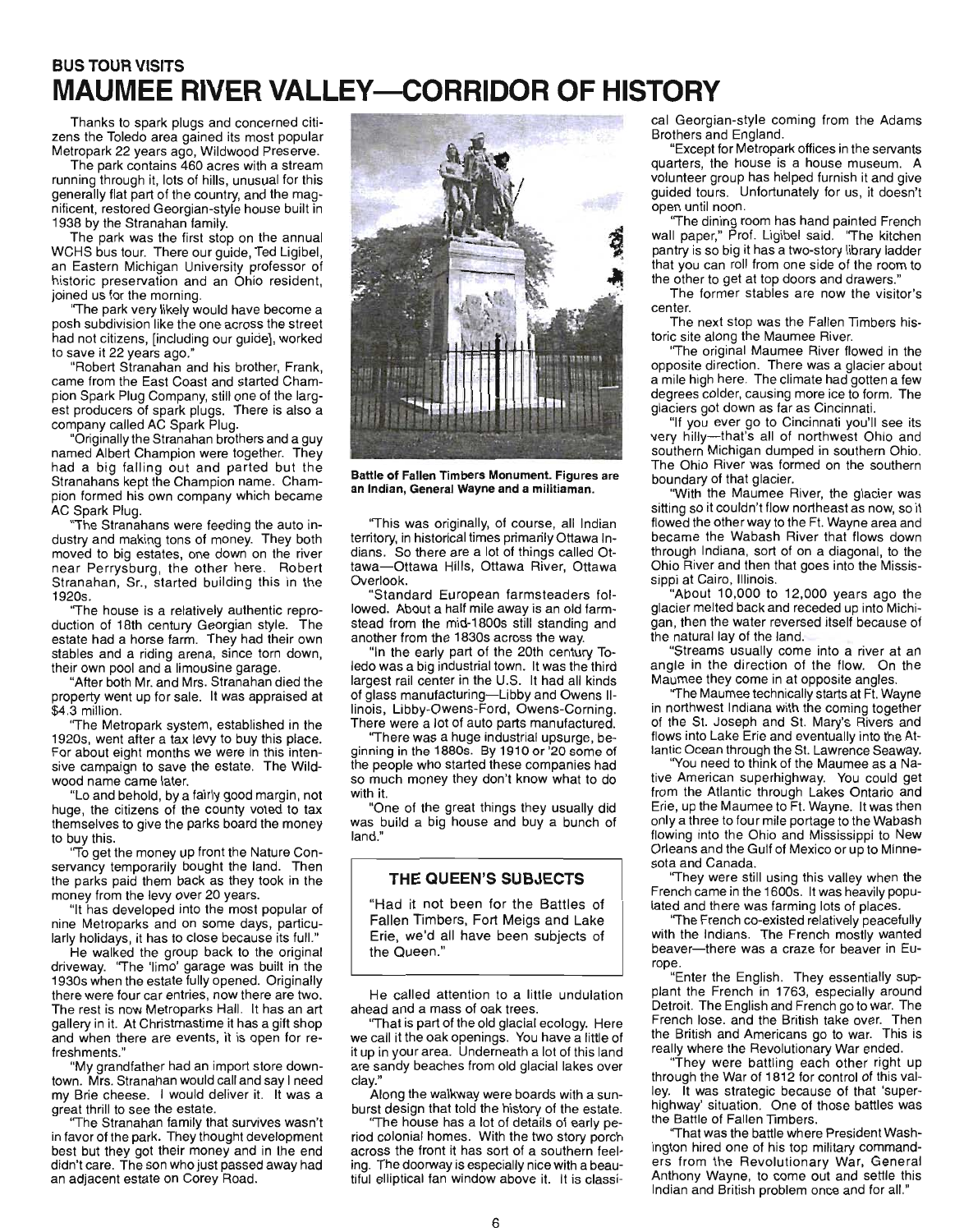He pointed out the recently re-discovered 200 acre site of the main battle in a bean field and woods. Through archeological investigations and using metal detectors they found lots of bullets, uniform buttons and bayonets.

"We know, based on first-hand accounts that were uncovered, that this is the site. The complication is that it is owned by the City of Toledo for economic development.

'We are currently negotiating with the city. They want \$2.5 million at the very least. The National Park Service met with us here. They are interested in designating this as a national park.

"At the time of the battle-August 20,1794the area was completely wild, much of it heavily forested. There were some Indian villages on the flood plain. The battle takes place in the thick of the woods.

"The reason they call it Fallen Timbers is because a tornado had gone through several years before and knocked down a bunch of trees.

"It apparently was very hot. You can imagine these guys, dressed in multiple layers of wool, chasing each other through the woods.

"It was quite a stunning victory for Anthony Wayne. He chased the Indians several miles down to the British fort called Fort Miamis. The Indians were not let in by their supposed allies.

''The Indians dispersed and went back to their villages or up to Detroit. That was the end of what they call the Indian wars.

The bus stopped at the state memorial to Fallen Timbers long enough for tourgoers to walk back to see the monument put up in the 1920s that overlooks the Maumee River.

The memorial site was part of the battle site but not where the main battle was fought.

"It was a humid day. The commander at the British fort could hear the gun shots. It apparently lasted about two hours. The casualties were not too great but they were left on the field.

"Wayne came back three days later and buried those they could find but, remember, they were scattered in the woods.

''The collections of buttons we find we think are where people died and were never found.

"Wayne marched down to the British fort and had words with the British commander. Both said they won. Wayne marched back through the valley and destroyed the Indians crops. They starved in the winter.

"In the winter, Wayne marched to Ft. Wayne where the largest Miami Indian village was, the home of Chief Little Turtle. Wayne destroyed the deserted village and built his fort right on top of it.

"In 1812, the British tried to reclaim the Maumee Valley. They were defeated at the Battle of Fort Meigs by General William Henry Harrison. The British were pushed up into Ontario. Tecumseh was killed at the Battle of the Thames there.

"Had it not been for Fallen Timbers, Fort Meigs and the Battle of Lake Erie we'd all be subjects of the Queen today.

"I am president of a group, the Maumee Valley Heritage Corridor, that is trying to get National Park Service designation for the whole corridor. The land between Ft. Wayne and Toledo is really interesting, geologically, culturally and naturally. We think we have a pretty good shot at it but its going to take time.

"The current Congress has not decided whether they are for this or not so we are sort of stuck in a holding pattern.

"In the meantime, we are going after national park designation for Fallen Timbers, as well as



Canal boat replica gives rides on a restored one-mile section of the Miami-Erie Canal. Towed by a mule, the speed is four miles an hour max.

Fort Meigs across the river in Perrysburg and Fort Miamis, the British fort. The park service, right up to the director has been very interested.

'We, are also going for designation as National Scenic By-way for U.S. 24 here where its route is the same as the old Miami-Erie Canal. They filled in and built the highway on top."

The bus drove slowly through the older part of Waterville, established in 1818 along the river. A lot of these towns were settled right after the War of 1812. He pointed out buildings from the 1820s and '30s including the Columbian House Inn, now a restaurant.

"When the HistoricAmerican Buildings Survey was done in the 1930s the Columbian House was the only building in the Maumee Valley that they drew measured drawings of to deposit in the Library of Congress."

The bus paused by the picturesque remains of a multi-arch inter-urban highway bridge by a giant rock called Roche de Bout by the French.

"In early accounts of the valley, when there were no names yet, they talk about the rapids or head of the rapids which is Grand Rapids where you are going for lunch, or the foot of the rapids near Maumee and Perrysburg or here at this rock, a prominent meeting area for Native Americans.

"We know that the night before the battle the chiefs met here to decide whether to go into battle. Little Turtle wanted to make peace

#### **CHIEF'S STAMPING GROUND**

"Chiefs Pontiac, Tecumseh, Little Turtle, Blue Jacket-all those names that are almost immortal in American history-the Maumee Valley was their stamping ground."

but he bowed to Blue Jacket and the other chiefs who didn't.

"General Wayne's Fort Deposit is somewhere across the way because there are accounts that the Indians could see Wayne's troops.

"When the bridge was built in 1907-08 it was considered the second largest bridge of its kind in the world.

"It's too dangerous to get out on it anymore and no one will admit to owning it because no one wants to pay the bill to tear it down.

"One of the earliest preservation battles in

the valley was to save that rock when they built the bridge. The bridge company said they would never touch the rock. Then in the middle of the night they blew off the end of it and started construction. A bridge abutment is on the rock.

''There was even a preservation movement in the valley in 1840 when three Irish bachelor brothers bought Fort Meigs in Perrysburg to save it from development.

"While passing Farnsworth Park, he noted that one can walk from Farnsworth

Metropark to Grand Rapids on the old tow path of the canal, about 15 miles. He pointed out an 1840s farmhouse built by John Isham, superintendent of the canal system.

"Its difficult to dig anywhere in this valley and not find some Indian artifacts. Fort Wayne is considered by some to have been one of the largest Indian settlements in North America."

The bus passed Missionary Island, the village of Chief Pontiac's mother where he retreated in 1763 after his defeat at Detroit. He was born near Defiance.

"I believe Blue Jacket, a white man, was captured in southern Ohio as a boy. Later he was reunited with one of his brothers but chose to remain an Indian."

Prof. Ligibel pointed out the Bluebird Special, excursion train that runs between Grand Rapids and Waterville in the summer.

The bus passed a farmhouse which once was the home of a relative of President Ruth erford B. Hayes and an Irish cemetery. The canal was built by Irish immigrants who came in the 1840s as a result of the I rish potato famine.

In Providence Metropark, westernmost of the nine Metroparks, a one mile section of the Miami-Erie Canal has been re-dug and reopened. One can now ride on it in a replica of a canal boat. All tourgoers who wished took a ride on it after lunch.

"Grand Rapids is a wonderful pre-Civil War canal town of 900-and-some people. A side canal runs from the main canal behind the commercial buildings.

"Grand Rapids seems to have one outstanding example of each style of architecture. This Queen Anne-style house, was built about 1885, by one of the pioneer grain merchants and dry goods proprietors in the town, B.F. Kerr, and stayed in the family until about 15 years ago when a woman from Perrysburg bought it.

"Her dream was to have a health retreat. Believe it or not this is now an internationally recognized health spa.

The first and second floors were restored to what they would have been originally, including much original furniture. The lower floor is where the saunas, whirlpools and manicures are and the third floor is now the yoga room.

'Tom Monaghan comes quite a bit and he takes the proprietor to his summer home on Drummond Island. Jessica Savitch was here before she passed away. Other famous people come here because its so out of the way.